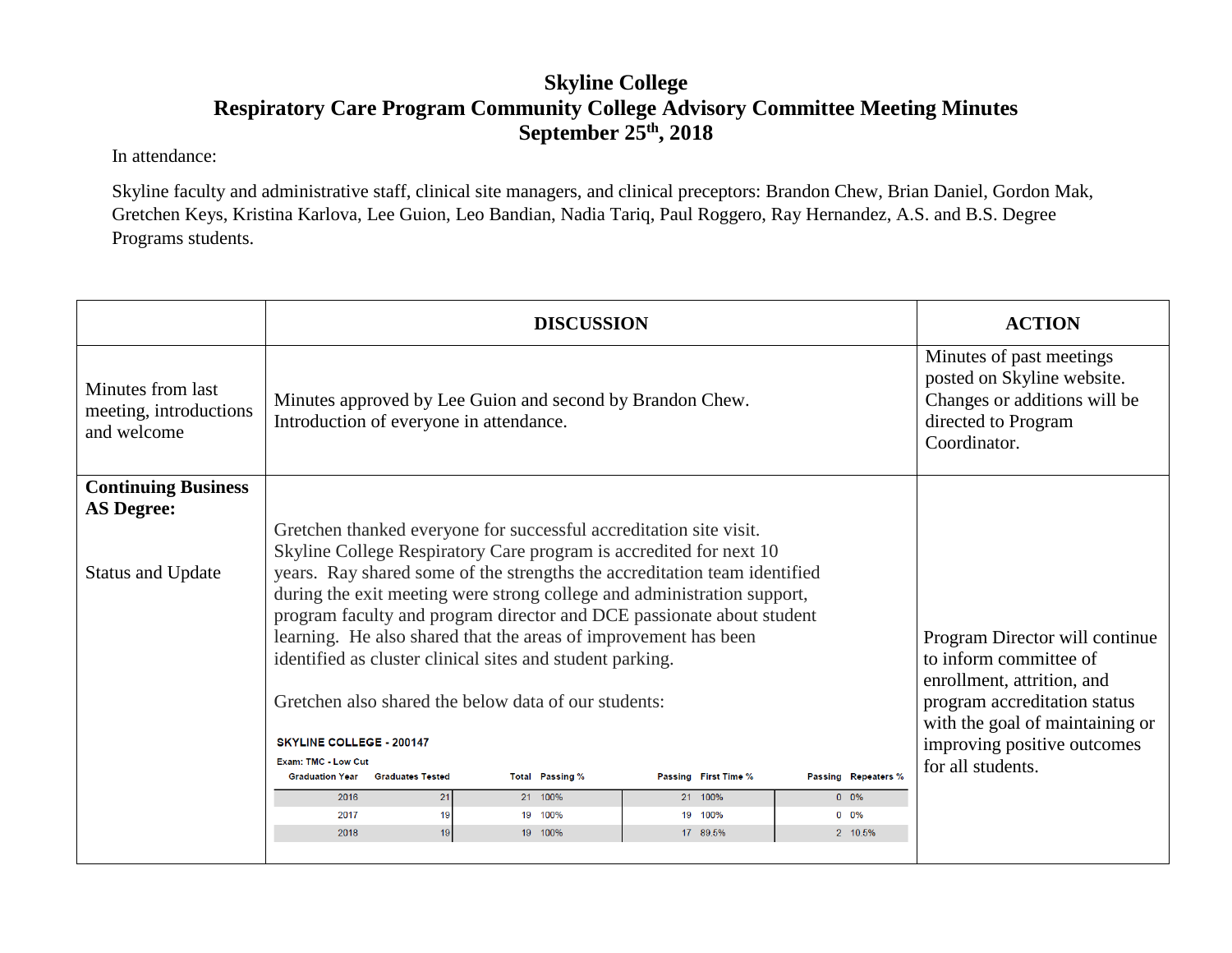|                                                                                                     | Exam: TMC - High Cut<br><b>Graduation Year</b><br>2016<br>2017<br>2018<br><b>Exam: CSE</b><br><b>Graduation Year</b><br>2016<br>2017 | <b>Graduates Tested</b><br>21<br>19<br>19<br><b>Graduates Tested</b><br>21<br>19                                                                                                                                                                                                                                                                                                                                                                                                                                                                                                                                                                                                                                                                                                                                                                                                                                                                              | <b>Total Passing %</b><br>21 100%<br>19 100%<br>19 100%<br><b>Total Passing %</b><br>21 100%<br>19 100% | Passing First Time %<br>18 85.7%<br>19 100%<br>17 89.5%<br>Passing First Time %<br>13 61.9%<br>11 57.9%                                                                                                                                                                                | <b>Passing Repeaters %</b><br>3 14.3%<br>$0 0\%$<br>2 10.5%<br><b>Passing Repeaters</b><br>8 38.1%<br>8 42.1% |  |
|-----------------------------------------------------------------------------------------------------|--------------------------------------------------------------------------------------------------------------------------------------|---------------------------------------------------------------------------------------------------------------------------------------------------------------------------------------------------------------------------------------------------------------------------------------------------------------------------------------------------------------------------------------------------------------------------------------------------------------------------------------------------------------------------------------------------------------------------------------------------------------------------------------------------------------------------------------------------------------------------------------------------------------------------------------------------------------------------------------------------------------------------------------------------------------------------------------------------------------|---------------------------------------------------------------------------------------------------------|----------------------------------------------------------------------------------------------------------------------------------------------------------------------------------------------------------------------------------------------------------------------------------------|---------------------------------------------------------------------------------------------------------------|--|
|                                                                                                     | 2018<br><b>GRADUATION YEAR</b><br>2018<br>2017<br>2016<br>positive.                                                                  | 18<br><b>CRT</b><br>19<br>19<br>21                                                                                                                                                                                                                                                                                                                                                                                                                                                                                                                                                                                                                                                                                                                                                                                                                                                                                                                            | 18 100%<br><b>RRT</b><br>18<br>19<br>21                                                                 | 14 77.8%<br>Effective this year, Associate Degree program has transitioned to zero textbook cost.<br>Right now, students in the 1 <sup>st</sup> year don't have to purchase any textbook. Students<br>were struggling with high cost of textbook and so far the feedback has been very | 4 22.2%                                                                                                       |  |
| <b>Clinical Rotations/</b><br>Interrater reliability<br>report/clinical sites<br>preceptors meeting |                                                                                                                                      | Brian shared that we have the biggest group of $2nd$ year's students in RPTH 460<br>course for clinical rotation. He also shared that we're in a very difficult position due<br>to CPMC site not being available due to their move and lost 5 students' rotations.<br>There's no update on Seton on being on board and currently have total of 9 students<br>displaced. He also shared that Dr. Mak's hospital won't be able to accommodate<br>our students this year as well. Brian encourage Dr. Mak to speak with Racheal and<br>influence her to move thigs along for next semester.<br>Brian reported that he reached out to SSF Kaiser to see if things can be move<br>forward but hasn't been given any update yet. He shared that he's currently working<br>on St. Francis and Marin General hospital for potential clinical site. Some of the<br>clinical sites offered night shift but we're reluctant due to consistent learning<br>opportunities. |                                                                                                         | Brian will continue to report<br>on student clinical experience<br>and addition of new clinical<br>sites with the goal of<br>maintaining or improving the<br>quality of clinical experiences<br>for all students.                                                                      |                                                                                                               |  |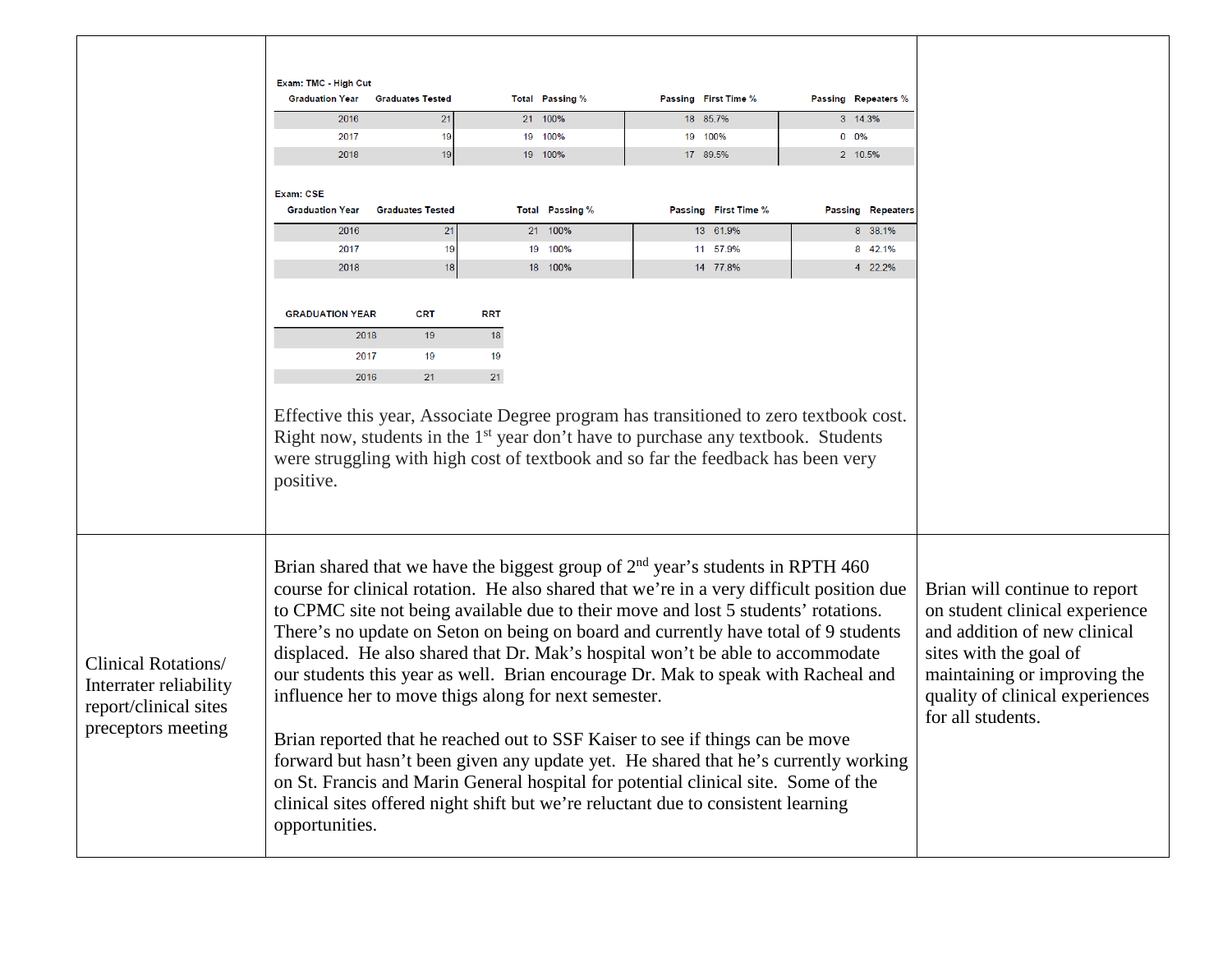|                                                                                                    | Brian shared that our Simulation Lab will be utilized for interrater reliability. The<br>next clinical sites preceptors meeting has been scheduled for October.                                                                                                                                                                                                                                                                                                                                            |                                                                                                                                                                                                                                                |
|----------------------------------------------------------------------------------------------------|------------------------------------------------------------------------------------------------------------------------------------------------------------------------------------------------------------------------------------------------------------------------------------------------------------------------------------------------------------------------------------------------------------------------------------------------------------------------------------------------------------|------------------------------------------------------------------------------------------------------------------------------------------------------------------------------------------------------------------------------------------------|
| <b>Budget Update</b>                                                                               | Ray shared that there is no change from our previous meeting and financially we are<br>in good shape. One time fund for the baccalaureate degree program was wrapped up<br>in Spring semester and has not received additional funding. Strong workforce funds<br>hasn't been approved as well. We're still approved for fulltime faculty position but<br>can't spend the funds on other things. The position will be advertised for 6 weeks to<br>be hired in Spring semester for Fall semester.           | Ray will continue to keep<br>committee members informed<br>of the financial health of<br>Skyline College and RC<br>Program.                                                                                                                    |
| <b>RT Club Introduction</b><br>_ Club Representative<br>Redmond Lopez, RT<br><b>Club President</b> | Redmond Lopez, club president and Tiffany treasure shared that they had two pizza<br>fundraisers and has raised total of 300 dollars. They started with \$1700 in funds and<br>were approved for \$500 through center for student life and leadership development.<br>Total of \$2800 is in club account which majority of it will be used towards<br>reimbursing students (\$200 each) for AARC Congress conference in Las Vegas.                                                                         | Continued Goals: Mentoring of<br>First Year students by Second<br>Year students; find fundraising<br>and community volunteer<br>opportunities that allow for<br>continued education and<br>promotion of the profession of<br>Respiratory Care. |
| <b>BS degree Update</b>                                                                            | Gretchen shared the article in the annual report of the $1st$ graduating class. The<br>cohort started in Fall of 2018 has will be transition to fully online. The online<br>program is designed with working adults in mind and will have students learning<br>and interacting in an online environment coupled with regular synchronous web-<br>conference meetings throughout the program to support busy competing life<br>schedules. Meetings will be scheduled 4 Thursday evenings (5-9pm) each term. |                                                                                                                                                                                                                                                |
|                                                                                                    | Gretchen also shared that she's working on sending the letter of intend to CoARC<br>for accreditation. Ray shared that yesterday, governor signed the legislative to<br>extend pilot programs for additional 5 years. Paul informed that committee that two<br>of our graduates will be presenting their capstone project at AARC conference this<br>year. In addition, two of our continuing students will also be presenting in the same<br>conference.                                                  | RC Program faculty and<br>administrators will continue to<br>seek and provide improved<br>educational opportunities for<br>students with the goal of<br>promoting classroom and<br>clinical excellence and                                     |
|                                                                                                    | Out of 19 graduates from our 1 <sup>st</sup> cohort class, one student already received a<br>leadership position at UCD while two students are in the application process for<br>higher management positions.                                                                                                                                                                                                                                                                                              | expanding professional<br>opportunities following<br>graduation.                                                                                                                                                                               |